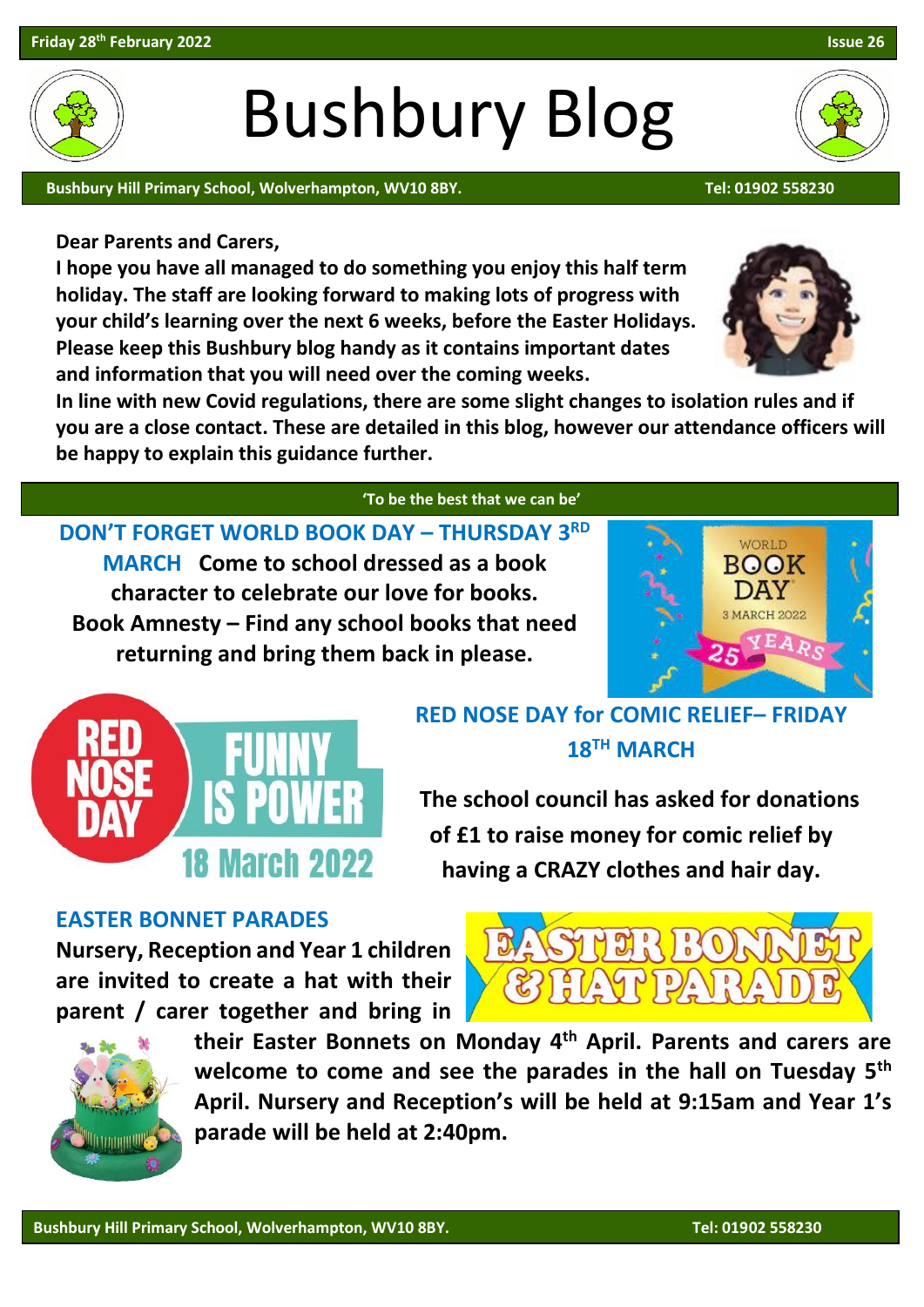### **COVID CHANGES**

**It is wonderful that after two long years, we are edging towards life without Covid restrictions.** 

### **Changes to self-isolation and daily testing of close contacts**

**From Thursday 24 February, the Government removed the legal requirement to self-isolate following a positive test. However, staff and children who test positive will continue to be advised to stay at home and avoid contact with other people for at least 5 full days, and then continue to follow the guidance until they have received 2 negative test results on consecutive days. In addition, the Government will no longer ask fully vaccinated close contacts and those aged under 18 to test daily for 7 days, and remove the legal requirement for close contacts who are not fully vaccinated to self-isolate. Although these are now guidelines rather than legal requirements, we hope that parents will choose to adhere to these guidelines. This will help to ensure that our staff remain covidfree and therefore able to continue to provide high quality education to your children. Thank you as always, for your support.**

| <b>LUNCH MENU</b><br>WEEK ONE                                   |                                                                                  | We are passionate about<br>serving fresh, locally<br>sourced food that is<br>cooked in our kitchen.       | <b>FILED</b>                                             | <b>MIQUILL</b><br>FARMER<br><b>FLORA</b>                          |
|-----------------------------------------------------------------|----------------------------------------------------------------------------------|-----------------------------------------------------------------------------------------------------------|----------------------------------------------------------|-------------------------------------------------------------------|
| Monday                                                          | Tuesday                                                                          | Wednesday                                                                                                 | Thursday                                                 | Criday                                                            |
|                                                                 |                                                                                  |                                                                                                           |                                                          |                                                                   |
| <b>Spiced Chicken Pizza</b>                                     | <b>Beef Burger</b>                                                               | <b>Roast Gammon</b>                                                                                       | <b>Chicken Tikka</b>                                     | <b>Fish Fingers</b>                                               |
| Cheesy Tomato and<br>Chicken Pizza with<br>Potato Wedges        | Served in a Soft Bun<br>with Herb Roasted<br><b>New Potatoes and</b><br>Coleslaw | with Crispy Roast<br><b>Potatoes and Gravy</b>                                                            | Marinated Tikka<br>Chicken in a Curry<br>Sauce with Rice | Golden Breaded<br><b>Fish Fingers with</b><br><b>Crispy Chips</b> |
| <b>Margherita Pizza</b>                                         | <b>Veggie Burger</b>                                                             | <b>Cheddar Quiche</b>                                                                                     | <b>Sweet Potato Curry</b>                                | <b>Quorn Dippers</b>                                              |
| Cheese and Tomato<br><b>Topped Pizza with</b><br>Potato Wedges  | Served in a Soft Bun<br>with Herb Roasted New<br><b>Potatoes and Coleslaw</b>    | <b>Wholemeal Pastry</b><br>with a Cheese and<br><b>Onion Filling with</b><br><b>Crispy Roast Potatoes</b> | Served with Rice and<br><b>Coconut Green Beans</b>       | <b>Breaded Quorn Nuggets,</b><br><b>Crispy Chips</b>              |
| <b>Orange Cookie</b><br><b>Tangy Orange Flavoured</b><br>Cookie | <b>Strawberry Mousse</b><br>Served with Peach<br><b>Slices</b>                   | <b>Chocolate Brownie</b>                                                                                  | <b>Sticky Gingerbread</b><br>Cake<br>Served with Custard | <b>Vanilla Ice Cream</b><br>Vanilla Ice Cream Tub                 |

Two seasonal vegetables, a range of salads, fresh bread and a choice of desserts including hot pudding, yoghurt or fruit are available daily. Filled jacket potatoes and freshly made sandwiches are also available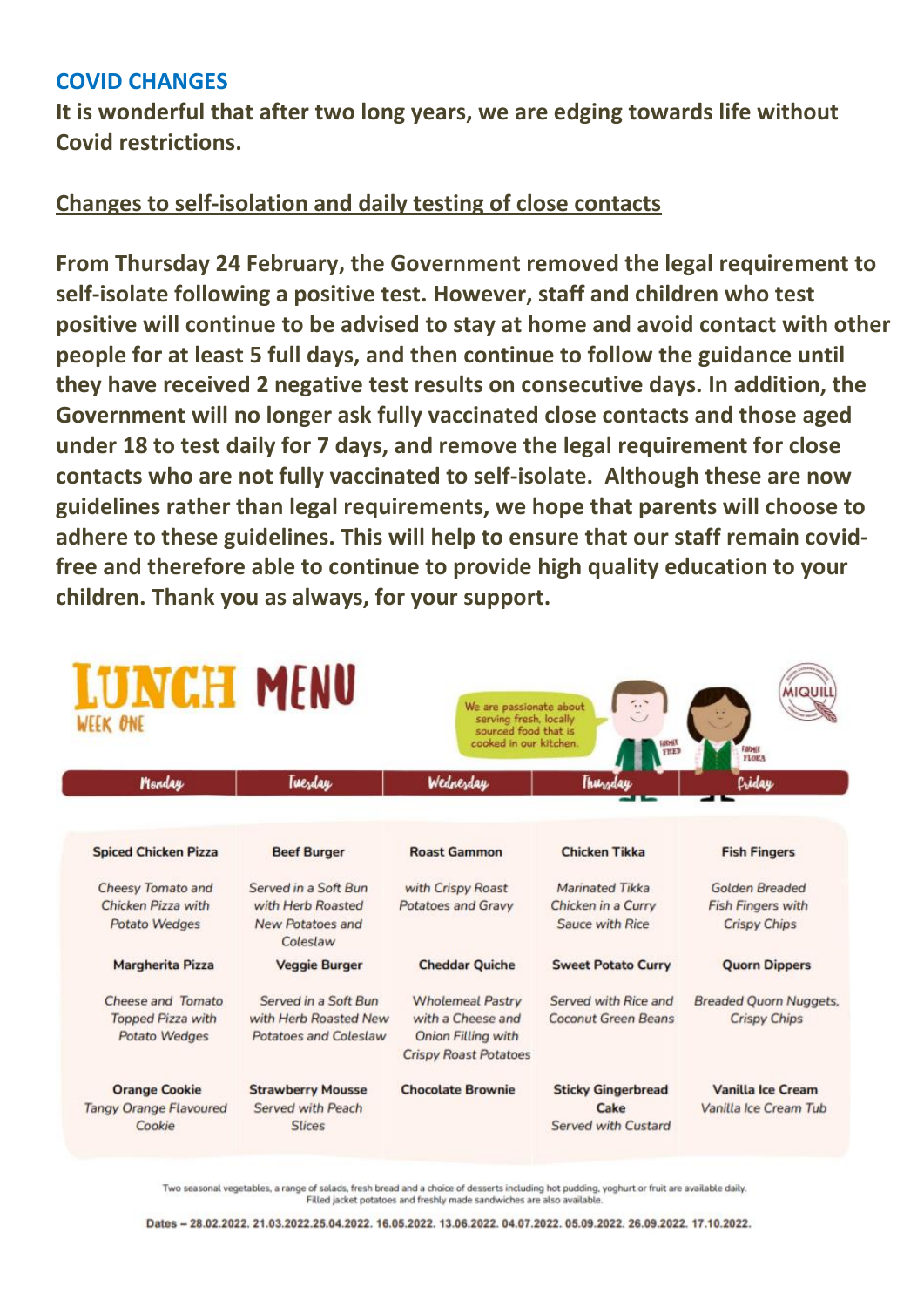# UNCH MENU

Tuesday

Monday



| <b>Spaghetti Bolognaise</b>                           | <b>BBQ Pulled Pork</b>                           | <b>Roast Chicken</b>                                                | <b>Beef Lasagne</b>                                                      | <b>Breaded Fish</b>                                            |
|-------------------------------------------------------|--------------------------------------------------|---------------------------------------------------------------------|--------------------------------------------------------------------------|----------------------------------------------------------------|
| With Wholemeal Pasta                                  | Served with wedged<br>Potatoes and<br>Vegetables | <b>With Crispy Roasties,</b><br>Stuffing and Gravy                  | <b>Traditional Beef</b><br>Lasagne with Rainbow<br>Slaw & Garlic Bread   | <b>Breaded White Fish Fillet</b><br>and<br><b>Crispy Chips</b> |
| <b>Vegetable Bolognaise</b>                           | <b>Cheese and Potato Pie</b>                     | <b>Veggie Toad in The</b><br>Hole                                   | <b>Veggie Lasagne</b>                                                    | <b>Veggie Pitta Bread</b>                                      |
| With Wholemeal Pasta                                  | Served with<br>Vegetables                        | Veggie Sausages,<br>Yorkshire Pudding,<br><b>Roasties And Gravy</b> | <b>Traditional Veggie</b><br>Lasagne with Rainbow<br>Slaw & Garlic Bread | Pitta Bread filled with a<br>mixed Salad and Crispy<br>Chips   |
| <b>Puff Pastry Peach Slice</b><br>Served with Custard | <b>Rice Krispie Cake</b>                         | <b>Fruity Flapjack</b>                                              | <b>Fruit Sponge</b><br>Served with Custard                               | <b>Traffic Light Jelly</b>                                     |

Two seasonal vegetables, a range of salads, fresh bread and a choice of desserts including hot pudding, yoghurt or fruit are available daily. Filled jacket potatoes and freshly made sandwiches are also available

Dates - 07.03.2022, 28.03.2022, 02.05.2022, 23.05.2022, 20.06.2022, 11.07.2022, 12.09.2022, 03.10.2022.



Two seasonal vegetables, a range of salads, fresh bread and a choice of desserts including hot pudding, yoghurt or fruit are available daily. Filled jacket potatoes and freshly made sandwiches are also available.